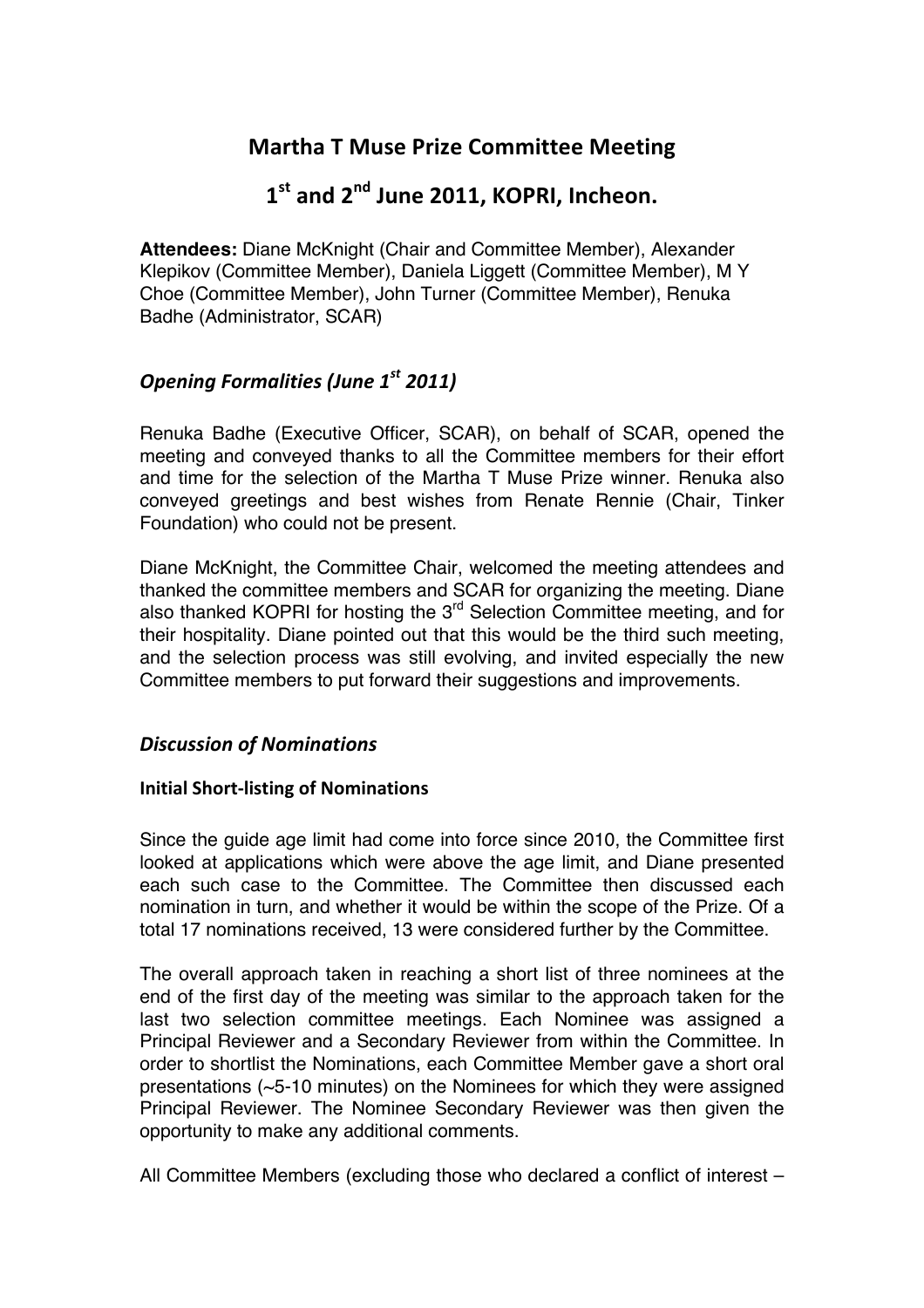see below) then rated the nomination (using the Evaluation forms – Appendix), based both on the presentation and the complete Nomination package. A further opportunity to reconsider scores was given after all the Nominees had been discussed. These scores were then used to create the first shortlist of the Nominees.

Disclosures of conflicts of interest had been made prior to the meeting and taken into account in assigning Principal and Secondary Reviewers. The Committee decided that any Committee Member that had declared a conflict of interest would not evaluate that particular Nominee nor voice an opinion. However they would not need to leave the room and could share additional information when a specific question was directed to them.

After the Committee Members had finalized their evaluations, Renuka and Diane presented the results to the Committee. Those Nominees with scores above 80/100 (a total of seven) were considered further. Diane checked if any Committee Member thought any Nominee not in these top seven should be considered further, which was not the case.

The Committee discussed the seven nominees further. Each member then voted by secret ballot to choose two Nominations to **not** consider further. The results of this ballot yielded five names. A second ballot was then held where each member was asked to choose one nomination to **not** consider further, leaving a final selection shortlist of three.

The meeting then adjourned for the day to give Committee Members time to study the final three Nominations in depth.

#### *Final'Selection (June'2nd 2011)*

Diane provided the Committee with a short review of the previous day's discussions and decisions. The Committee took a short break to have a detailed look at the final three nominations.

The first vote of the day was held to obtain the final shortlist of two Nominees. Diane then reminded the Committee Members of the Prize Winner Attributes and the main aims of the Prize.

Two new reviewers were randomly appointed for the final two Nominees. The strong points of the final two nominees were presented again to the Committee, and discussed in detail by the Committee.

The last ballot was then made for the winner, and Dr Jose Xavier was unanimously chosen as the recipient of the 2011 Martha T Muse Prize.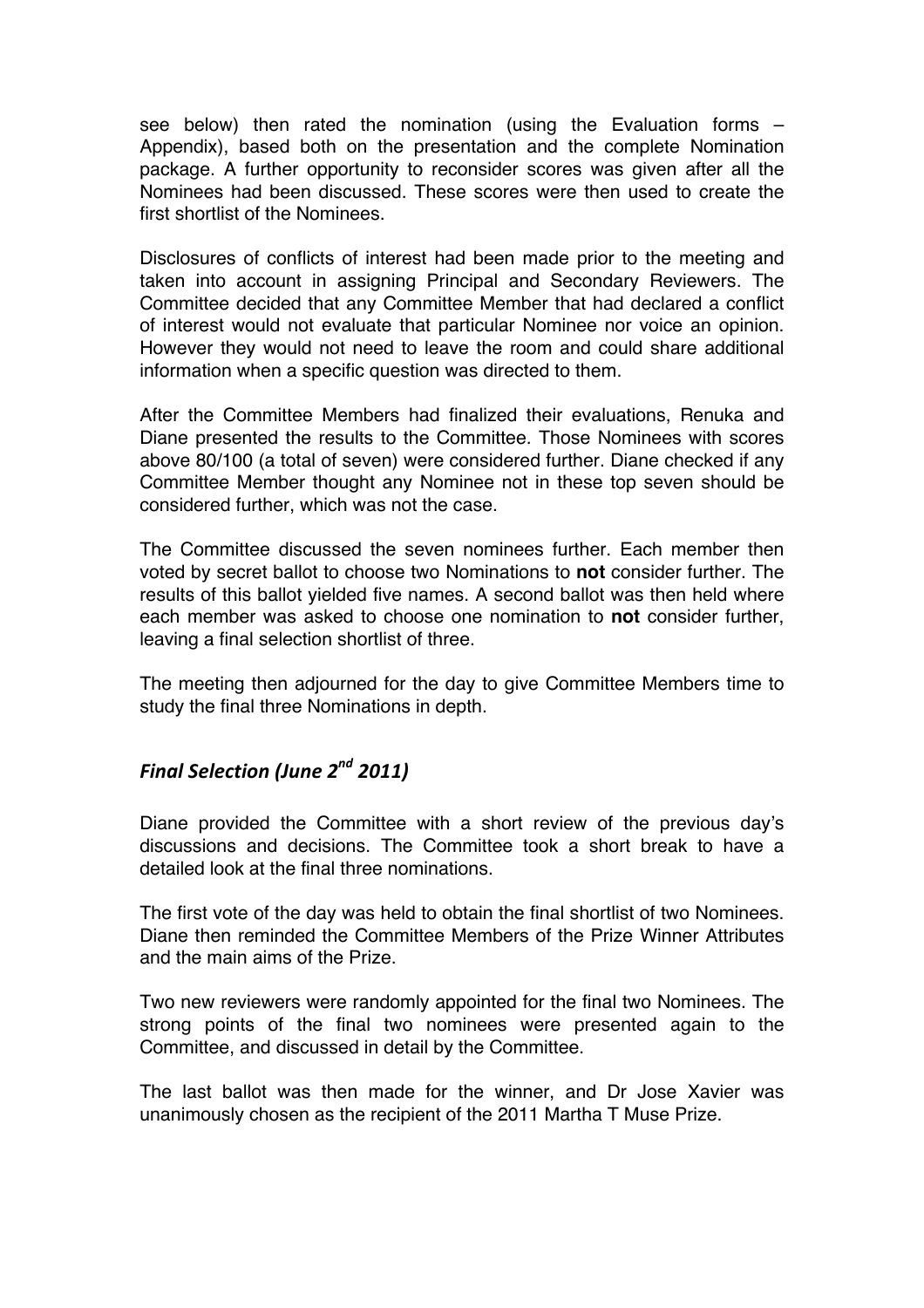#### *Post>meeting'activities*

*Action:* Diane and Renuka to work on a short citation and press release for Jose Xavier and to pass it by the Committee and Tinker for approval. The Press Release would have an embargo date.

*Action:* After letters have been sent out to unsuccessful Nominators, Renuka to email selected Nominators to ask them to update their nominations for next year in early 2012 (Please note the suggestion on age limits below, this is important as re-nominations allowed if the Nominee is below 55 at closure of nominations)

#### *Location'of'the'Prize'Award'Ceremony'and'Schedule'of'Future'Prizes*

The Committee discussed possible locations for the Award Ceremony/ Prize winner lecture, noting that it should be at a high profile event with a connection to Antarctic Science and/or Policy. The Committee decided upon the World Conference on Marine Biodiversity as a possible venue.

*Action:* Renuka to check about further arrangements for the Prize Ceremony at the WCMB, Aberdeen, and a Plenary lecture by the Prize Winner.

#### **Future of the Prize Committee**

Diane McKnight and Angelika Brandt rotate off the Prize Committee after three years to allow for the yearly rotation of the Committee and were thanked for their contribution by Renuka.

*Action:* Committee members suggested potential new Committee. They also suggested putting out an open call for potential Committee members.

#### *Procedural'improvements'to'the'format'of'the'Nomination'package:*

As an ongoing effort to improve the Prize Selection process, the Committee members suggested following updates/changes to the Nominators instructions and for the Nominations:

- Importance of supporting letters was reiterated, and the Committee asked that "optional" be removed from the Supporting letters part of the online submission
- To name the template CV as a "Nomination form" to be downloaded, filled and sent in. The Committee further suggested addition of the following wording to the website:

**"The nominator is strongly encouraged to follow the given format as it facilitates the consideration of the nomination by the committee."**